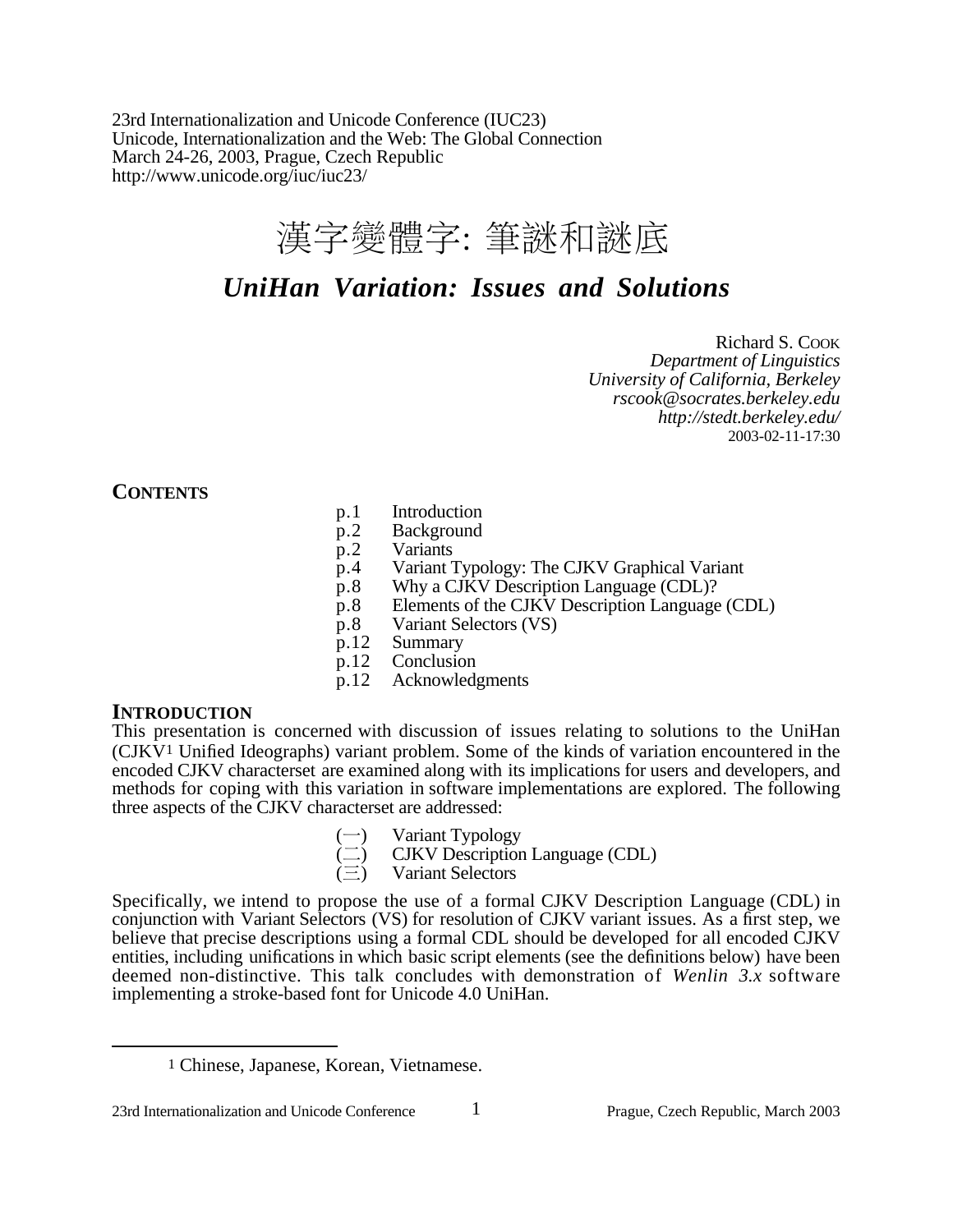### **BACKGROUND**

The UCS now encodes a large number of variant CJKV character forms of various types, some of which have relative mappings (i.e. traditional-to-simplified mappings), many of which do not. On the basis of IRG member submissions for CJKV Unified Ideograph Extension C1, a very large number of additional encoded variants seem imminent.

Non-systematic encoding of variant character forms presents a great danger to a character encoding, great difficulties to the maintainer and publisher of the standard, great problems for the implementer, and confusion to the end-user. Where unassimilated, non-distinctive character forms creep into the character set, all encoded variants, rare or not, appear to have an equal footing, and information access and exchange are impeded as a result.

One might wonder, "Why has it been permitted to encode character variants in the UCS in the first place, if this is such a problem?" In fact, every character has a story, and different encoded characters have different stories. Sometimes a given variant has been encoded because of legacy encoding issues (*e.g.* Compatibility characters), sometimes because of character property issues (*e.g.* Radicals), sometimes because of irregularities in the traditional organizational systems (Radical/Stroke indices), sometimes because of limitations of the rules and procedures governing the modern encoding process (*e.g.* ISO/IEC 10646 Annex S).

As the previous examples might suggest, the processes driving the encoding of variants are numerous and varied themselves. These processes point to logical classes of variants, and it is to examination of some of these that we should turn, after briefly defining "variant".

裹夔赀纹敖鳌 開開體 聲子 人

# **VARIANTS**

Most broadly, underlying Unicode's minimalist approach to character encoding is something known as the Character-Glyph Model (CGM). In accordance with the implications of the CGM (see ISO/IEC TR 15285-1998E) one seeks to define the optimum set of script elements necessary for the encoding of a given script, based on identification of distinctive features. As historical linguistics tells us, what is distinctive in one time may not be distinctive in another: fine distinctions develop and blur and disappear over time. And so it is that as the Unicode Standard seeks to address the encoding of ancient texts, it is the very locale- and time-dependence of this key notion "distinctive feature" which presents character encoding with its greatest challenge.

What might "distinctive features" mean for Han? What exactly is a Han variant? Let's look at the second question first. Consider, for a rather vexing example, the ten forms in the following list (excerpted from line 3767 of my SWJZZ variant mapping table):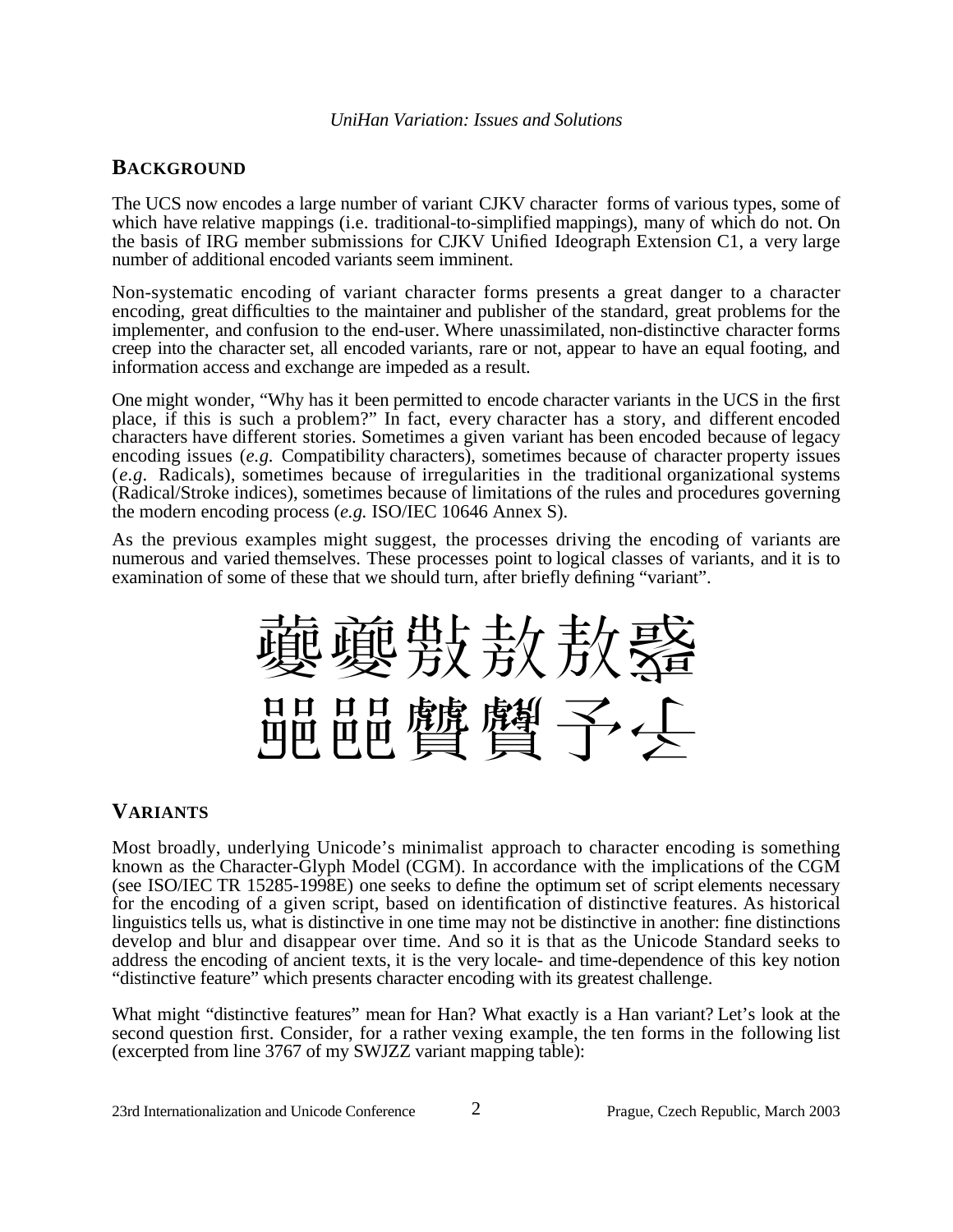

Of these, all but the first (a "Small Seal" form in Supplementary Private Use) represent actual encoded characters, as the UCS codepoints listed in FIGURE 2 illustrate:

| [U+100eb6]                          | 「U+21582] | ' <sup>1</sup> J+5914 i | [U+2157f] | IU+2982e |  |  |  |
|-------------------------------------|-----------|-------------------------|-----------|----------|--|--|--|
| TU+215781                           | IU+270f0  |                         |           |          |  |  |  |
| FIGURE 2: UCS Codepoints for FIGURE |           |                         |           |          |  |  |  |

Disregarding certain attributes as non-distinctive (we will discuss what this might mean below), there is a sense in which all of the above forms represent the "same Chinese character", and it is for this reason that FIGURE 1 bears the title (really only an opinion) "Some Encoded Variants". The (121AD) lexicon *Shuowen* says that our Seal form [U+100eb6] is a writing of the name of a malevolent freakish mountain monster, 'like a dragon, but with one foot, horns, hands, and a man's face'. In early inscriptional forms the creature also had claws, a tail, and walked (hopped?) upright; not to be confused with  $\mathfrak{F}$  [U+5912] (猱 [U+7331]). All of the forms in FIGURE 1 stand for (or are derived from, in the case of  $[U+72aa]$ ) writings of the "mountain monster" syllable, pronounced **kuí** in modern Mandarin.

All forms in FIGURE 1 appear in *Hanyu Da Zidian* (HDZ), a primary lexical source for the IRG's Ext B encoding work, and the nine encoded forms all have (non-PUA) HDZ mappings. Of these nine, all but  $[U+72aa]$  (the last listed, with the "Ox" radical on the left) may be regarded as true "graphical variants" of one another (this term is discussed below). In a perfect world, those eight forms now enshrined separately at eight distinct codepoints (only one of which is in the BMP)

| U+21578]<br>$: [U+21578] \qquad [U+270f0] \qquad [U+2f9b2] \qquad [U+270cd] \qquad \qquad \ldots \ldots$ | [U+21582] | 「U+5914] | [U+2157f] | [U+2982e] - |  |  |  |  |
|----------------------------------------------------------------------------------------------------------|-----------|----------|-----------|-------------|--|--|--|--|
| FIGURE 3: Eight "retroactive unifications"                                                               |           |          |           |             |  |  |  |  |

would all have been unified, in strict adherence to the CGM.

The fact that application of the (informative) unification "rules" of ISO/IEC 10646-1 Annex S did *not* result in unification of these eight forms indicates some limitations in those rules, or an overriding "lexical source separation" rule. In fact, such an over-riding rule is implicit in the Annex S unification rules, which are based on (among other things) such traditional lexical indexing conventions as *stroke types* and *stroke counts*, to the exclusion of "meaning". If one were to insist that the above eight glyphs are all unifiable, one would have to base this opinion on the lexical definitions of each character in a particular lexical source. And different sources might disagree.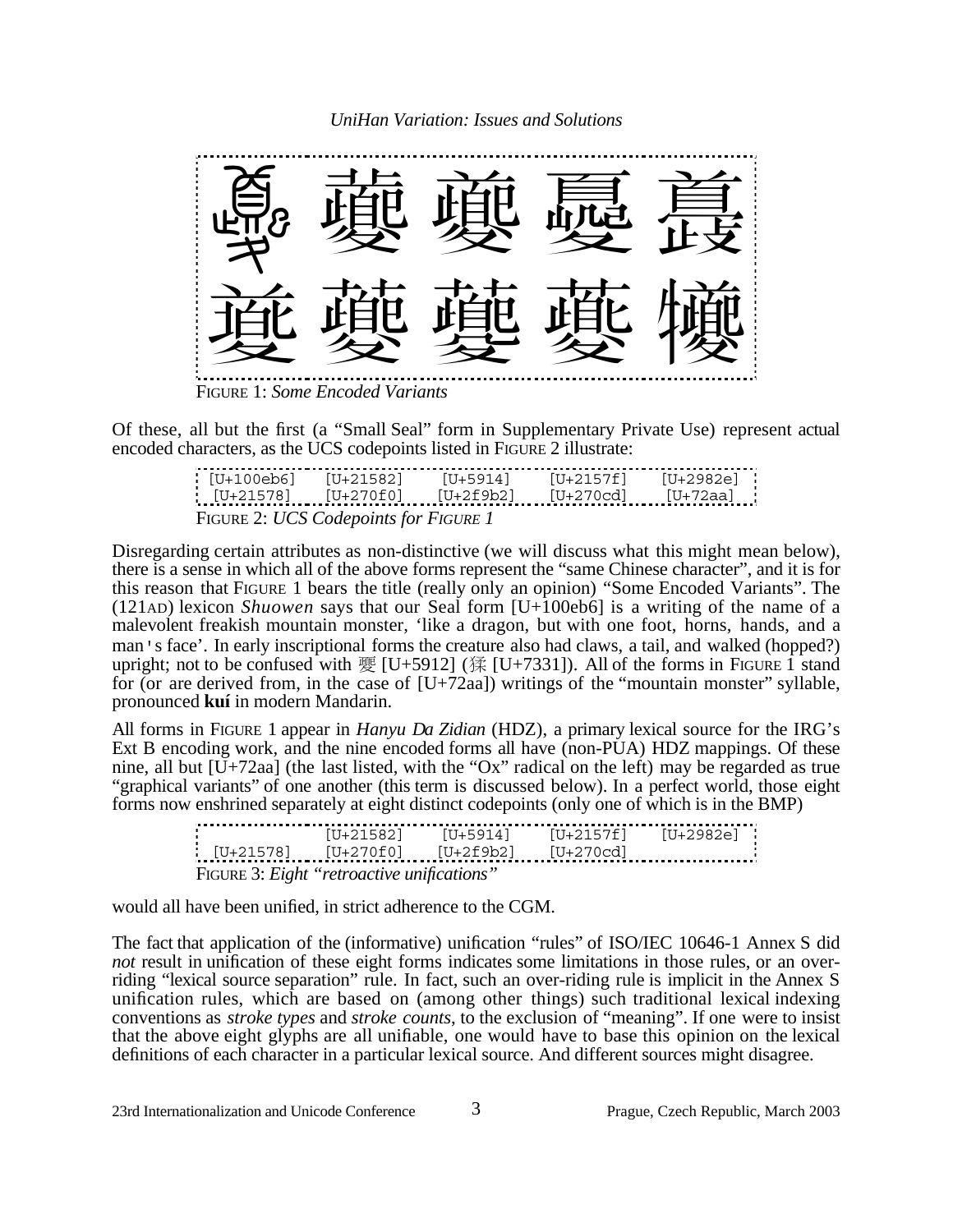# **VARIANT TYPOLOGY: THE CJKV GRAPHICAL VARIANT**

As exclusion of [U+72aa] from the "retroactive unification" list in FIGURE 3 illustrates, variants among the encoded and unencoded CJKV characters may be classed into several types, and not all variant types are relevant to the issues which must be resolved for UCS encoding. In fact, the only kind of variant relevant to UCS encoding is the so-called "CJKV Graphical Variant", and so we should take a moment to try to define this and a few terms relevant to the CKJVUI repertoire.

• DEFINITION A: *CJKV Graphical Variants* (CGV) may here be defined as those entities which are (by consensus or significant opinion) "in some sense the same character" (non-distinctive within a particular usage context), and yet which differ from one another in terms of *basic script elements*.

• DEFINITION B: *Basic script elements* such as *stroke type, stroke count, component structure*, or *component position* are those script elements which are usually distinctive in a specific context. In the case of CJKV Graphical Variants, this usual distinctiveness is being over-ridden, such that normally distinctive elements are viewed as non-distinctive for the purpose of building unification/variant classes.

• DEFINITION C: *Non-basic script elements,* such things as *stroke weight, skew angle, flourish, ink color, resolution*, are those elements which are *never* distinctive, and so can never be used as the basis for disunification.

• DEFINITION D: *Glyphic Variants* are therefore distinct from Graphical Variants in that the former involve variation in non-basic script elements.

• DEFINITION E: *Script entities* include *basic stroke types* and all complex assemblages of stroke primitives, from dependent *component* up to the level of independent CJKV *character.* [Definitions of stroke primitive, component, and character are given below.]

In terms of the CGM, it appears therefore that the CJKV Graphical Variant is a script entity falling somewhere *between* "character" and "glyph", and this suggests that a CVGM "Character-Variant-Glyph Model" is needed to address CJKV Graphical Variants.

In terms of the unification procedures described in Annex S, the members of a CGV class are sometimes identified and unified, though not always. Disunifications such as those listed in FIGURE 3 result at least in part from the lack of a mechanism for treating the graphic/glyphic difference in some meaningful and consistent way. Similarly, unifications involving glyphs with different stroke counts gloss over distinctions which may be meaningful for certain purposes (*e.g.* for producing a Radical/Stroke index in which real stroke counts for real glyphs must appear).

Within an instance of this "CJKV Graphical Variant" class, one may define a subset including all forms subject to the rules of unification: some forms in this subset may have been unified already, and some may not. One is therefore obliged to clearly state one's unification rules, and make these rules *normative*, if one is to classify forms for the purpose of unification and identifying variants.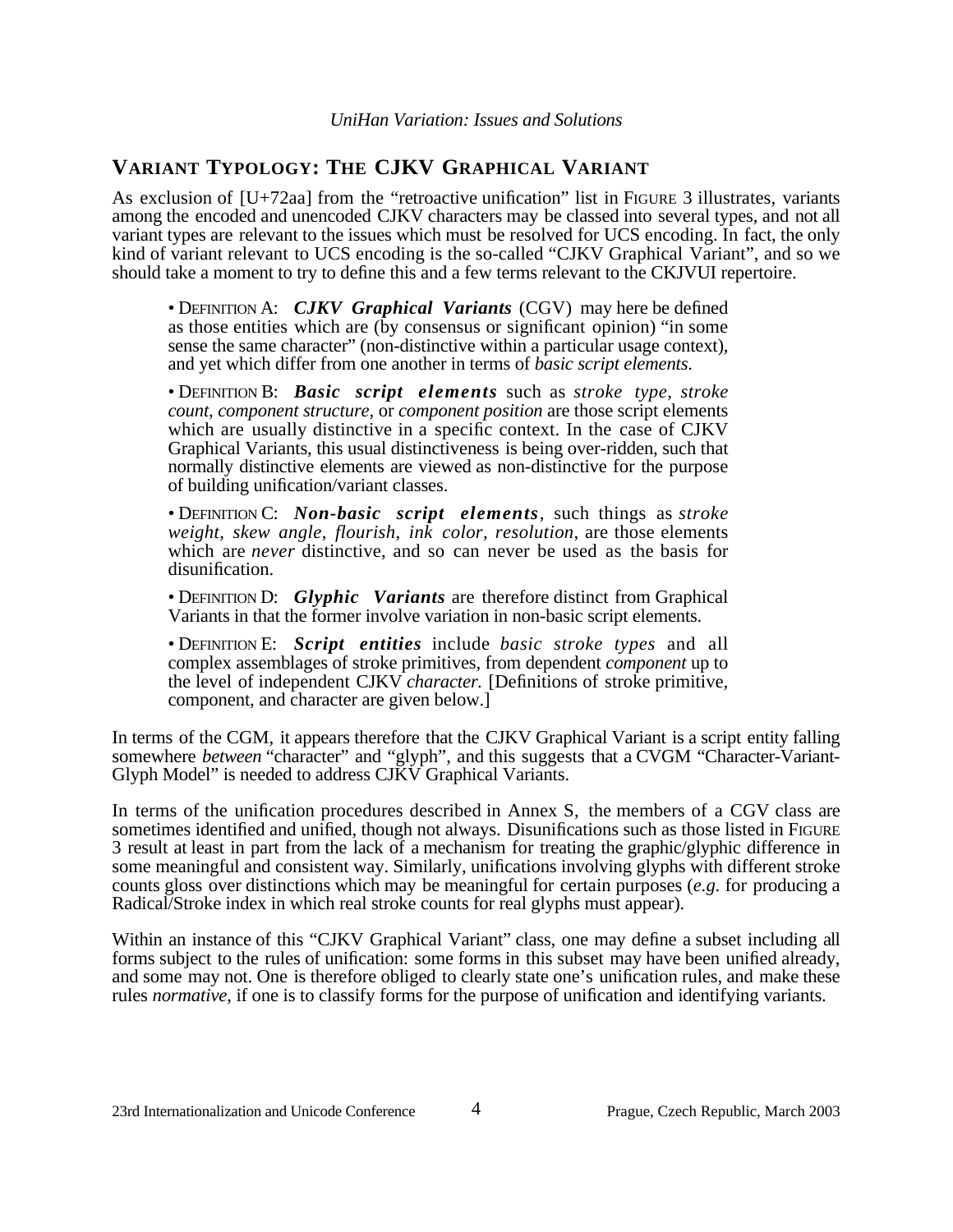

**FIGURE 4:** *Members of the áo Graphical Varclass* 

In FIGURE 4 above are listed 3 members of the **áo** Graphical Variant Class. This independent character is also a rather productive component in the script, as seen in FIGURE 5 below.

|                |  |  | 嫩 蔜 峨 熬 鰦 颞 騚 鏊 |  |
|----------------|--|--|-----------------|--|
|                |  |  | 傲厫嗷憨警嚽嫯螯廒       |  |
|                |  |  | 摮 滶 熬 獒 獓 璈 磝 聱 |  |
|                |  |  | 蔜 螯 螯 謸 贅 赘 遨 鏊 |  |
|                |  |  |                 |  |
|                |  |  | 覱 璈 傲 謸 謸 螯 赘 赘 |  |
|                |  |  | 敖窾赘欺嫠鏉赘感        |  |
| 孝女 駐, 晏乡 孝女 获劫 |  |  |                 |  |
| 濈 歎 數 數 斷 數    |  |  |                 |  |

**FIGURE 5:** *Encoded characters with the áo component* 

23rd Internationalization and Unicode Conference 5 Prague, Czech Republic, March 2003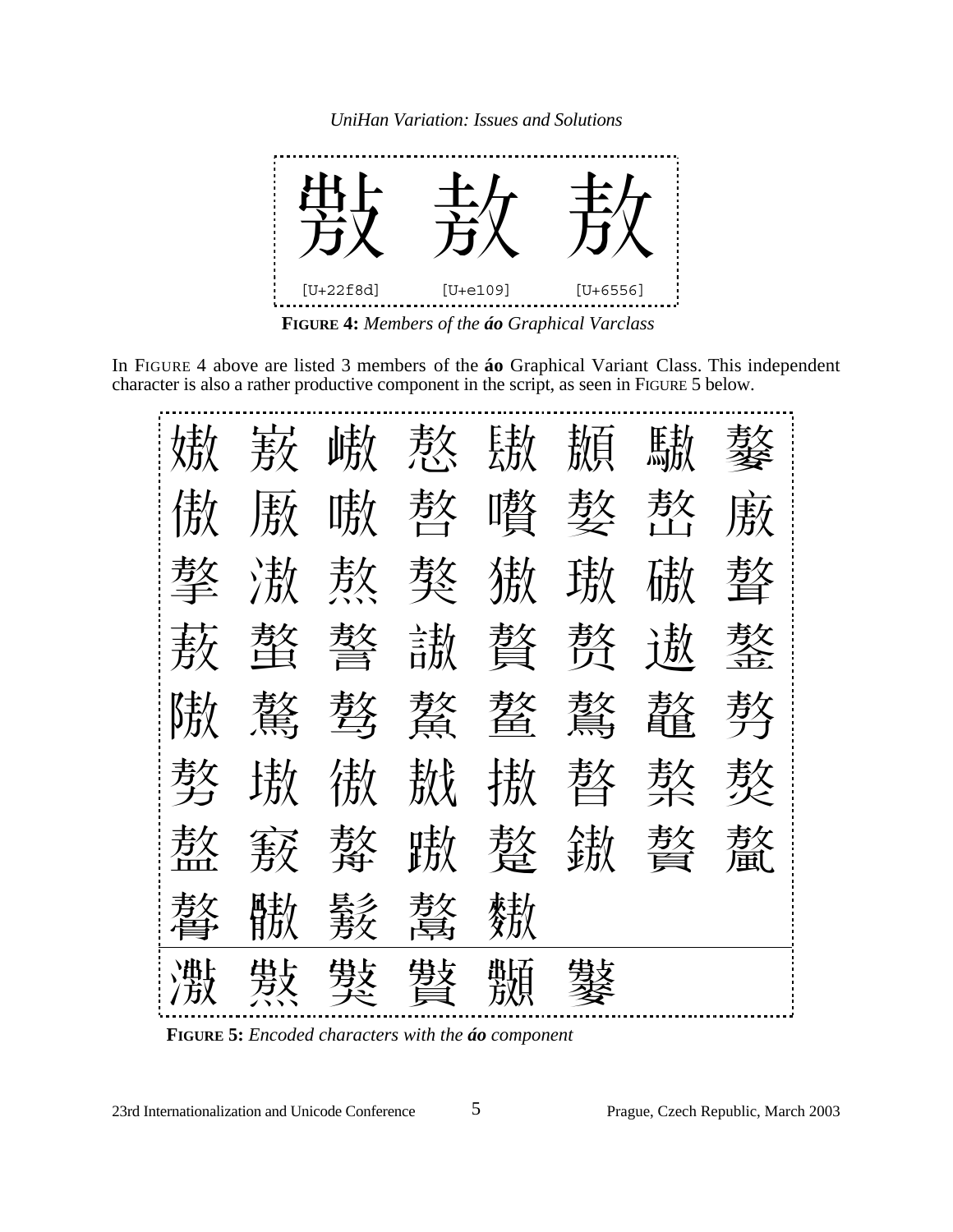One problem is that in the forms above the solid line in FIGURE 5 the **áo** component sometimes has 10 strokes, and other times has 11 strokes, reflecting IRG unification of the forms given as [U+e109] (PUA) and [U+6556] (BMP) in FIGURE 4 above. That is, variant forms with either 10 or 11 strokes have been unified. To find one of these characters in a Radical/Stroke index, one would not know whether to look under 10 or 11 residual strokes, and the form found in a Unicode R/S index under either of these stroke counts might have one or the other actual stroke counts.

It has sometimes been suggested that one might like to unify, for example, all regular traditional/simplified pairs (that is, cases where "simplified" forms are not "traditional"). The rules for determining regular relations and also for treating exceptions among the distinctive elements of these pairs would need to be formulated. A great deal of consensus on such matters has already been achieved in PRC work. FIGURE 6 below lists some standard PRC Traditional/Simplified pairings. [Roughly, the characters in ROW B are simplified (to A) only as independent characters, never as components. The characters in ROW D are the opposite, simplified (to C) only as components, but never as independent characters, except for the last.]



**FIGURE 6:** *Some Traditional/Simplified pairs*

It is arguable, however, that the bottom S/T pairs in FIGURE 6 are suitable for treatment with Variant Selectors (as dependent Graphical Variants), while most upper pairs are not. But since all characters in FIGURE 6 are encoded, including the Graphical Variants (some in the "Radical" block), any scheme for treating variation in these pairs must be handled with mapping tables (see below).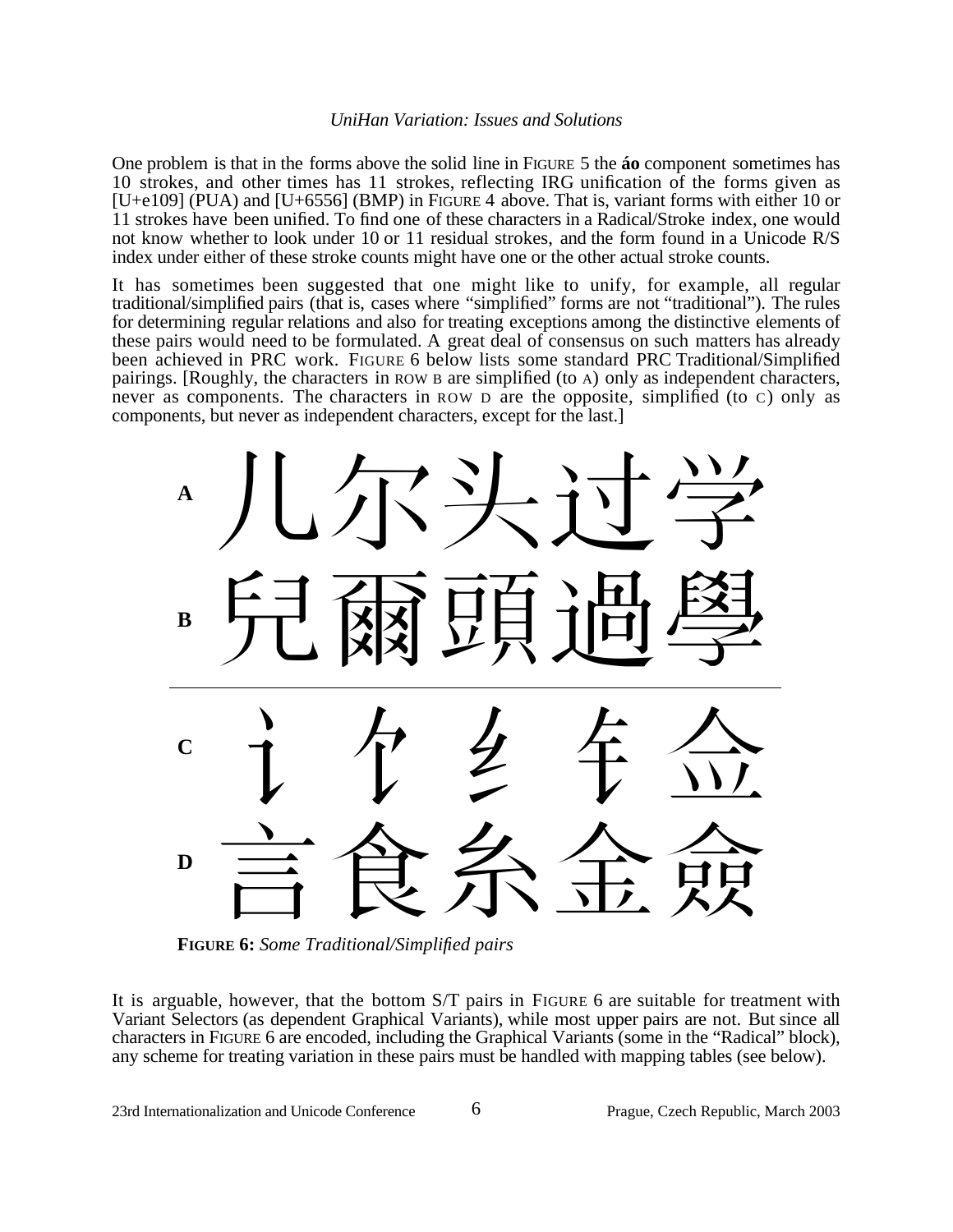

**FIGURE 7:** *Encoded "Triplets"*

FIGURE 7 above lists 4 sets of encoded "Triplets". The first column from the left is the "simplified" form, the second form is the "full" Big-5 form, the third is the "old" a.k.a. "ultra-fanti" form.



**FIGURE 8:** *Glyphic vs. Graphical Variation*

FIGURE 8 above is intended to illustrate the difference between *Glyphic Variants* and *Graphical Variants*. The top row lists *glyphic variants* of [U+8aaa], while the bottom row lists *glyphic variants* of [U+8aac]. The characters [U+8aaa] and [U+8aac] are however *Graphical Variants*, in that they differ from one another in *basic script elements* (*i.e.*, basic stroke types).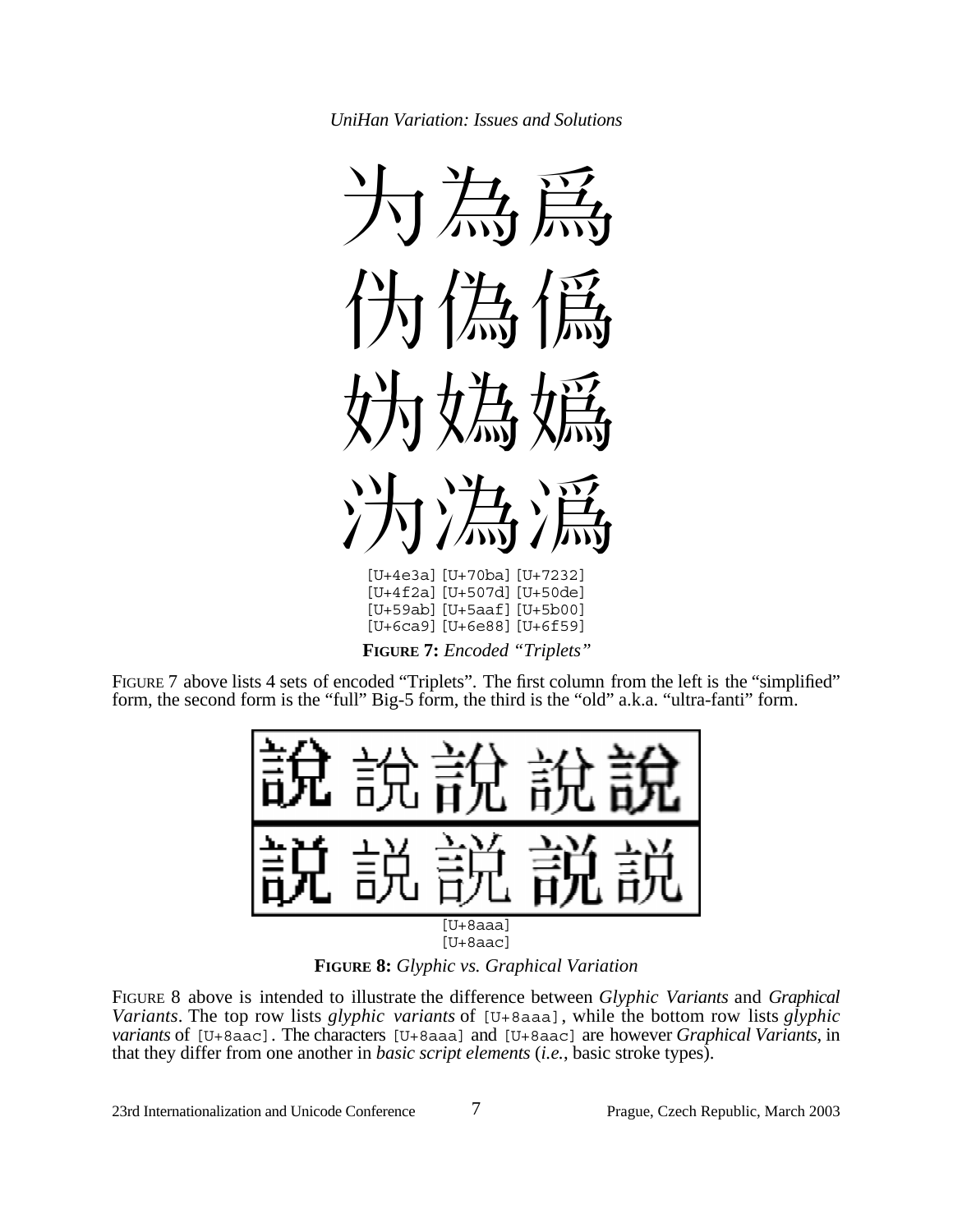# **WHY A CJKV DESCRIPTION LANGUAGE (CDL)?**

Why do we need to define a formal CJKV Description Language (CDL) and why apply it to the entire CJKV characterset? What would an adequate CDL do for us? What about other systems such as Unicode's IDC/IDS? Isn't there some existing system that can be applied to the problem? Do we need to invent a new system?

Let's look at these questions here, one at a time.

• First, the reasons we need to define a formal CJKV Description Language (CDL) and apply it to the entire CJKV characterset relate to resolution of the Han Variant Problem. In the CGM, one is content to leave the exact form of the character underspecified. In a "CVGM", one must exactly specify the shapes of all encoded entities, since CJKV Graphical Variants are now to be treated as encoded entities using variant selectors.

• An adequate CDL would provide us with reference glyphs for all encoded entities, storing a great deal of important information in the reference glyphs themselves. Things like "lexical radical", "component structure", "stroke count" and "stroke order" are all specified by the reference glyph.

• Incidentally, though quite significantly, an adequate CDL would provide us with the necessary information to automatically generate computer fonts for production and promulgation of the standard.

• Unicode's IDC/IDS (Ideographic Descriptive Characters and Sequences) are acknowledged as only a glance in the direction of a complete CDL. The IDC/IDS were never intended to serve the purpose here envisaged for a complete CDL. Other such systems, for example, the Big5-based system developed in the InfoTech Lab at Academia Sinica (see my encoding proposal "02221 n2480.pdf" which lays out the system of "operators" used in that system), are rather similar, in that they do not define the necessary basic script elements for a complete description of all Han characters.

• Wenlin Software's highly refined C implementation of its "Stroking Instruction Language" is to our knowledge the only existing, fully implemented, completely adequate CJKV Description Language. Using this language, "Stroking Instructions" have been created for some 30,000 CJKV entities (at last count), both in the BMP and in the SIP, both encoded and unencoded (PUA). It is planned at present to elaborate elements of this system such as may prove relevant to the standardization in future encoding proposals. Without going into the exact details of the specific implementation, we may however sketch the basic outlines of the elements of such a system here.

### **ELEMENTS OF THE CJKV DESCRIPTION LANGUAGE (CDL)**

An adequate CJKV Description Language must be able to describe all uniquely CJKV script entities. The elements of an adequate CJKV Description Language are to be specified in terms of a grid of specific size, and in terms of the entities which may populate that grid. These entities, here termed "Basic Stroke Types", are defined as follows.

• DEFINITION F: *Basic Stroke Types,* also called *stroke primitives*, are the finite though extensible set of fundamental script entities, each composed of precisely one "stroke" (uninterrupted movement of the brush or pen), as "stroke" is defined in the traditional Song writing style employed in primary modern sources of lexical stroke-based indices. Each Basic Stroke Type is defined in the CDL in terms of a set of *Segment Types*. Each Segment Type is defined in terms of a set of *Points*, and each Point is defined in terms of a set of Cartesian *Coordinates*. Cf. FIGURE 9.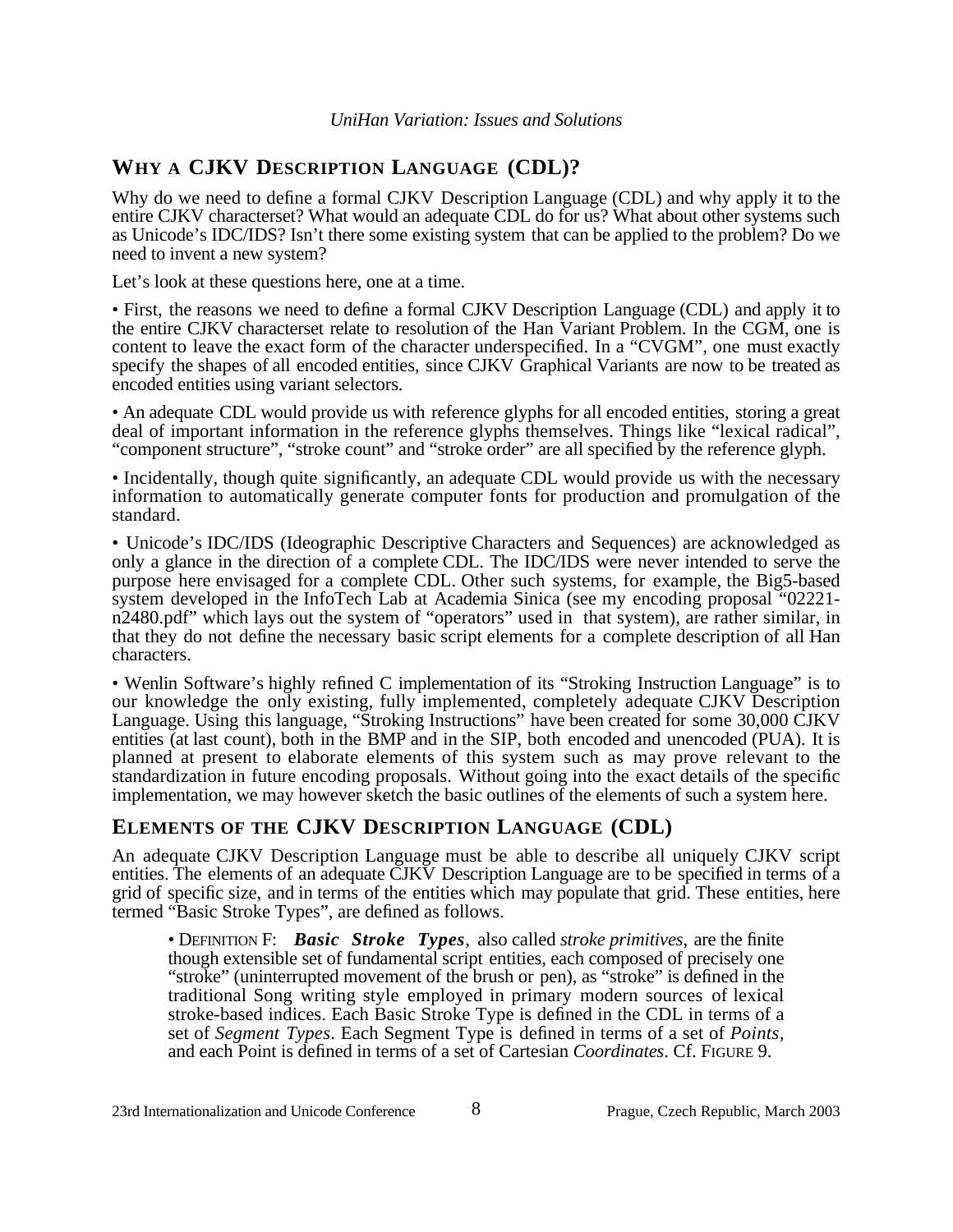# ·'"‰ÂÊÁËÈÍ

**FIGURE 9:** *Selected Basic Stroke Types (arranged according to shape)*

FIGURE 9 lists some representative Basic Stroke Types selected from the currently defined set of approximately 50.

Using a set of Basic Stroke Types, complete descriptions of any CJKV script entity may be built. It is anticipated that a complete inventory of basic stroke types for the CJKV elements of the Unicode 4.0 characterset might require a block of about 64 codepoints. Several rare stroke types are known to us at present, though as yet unsupported.

Certain other classes of CJKV entity require that transformations, rather than additional stroke types, be defined in the CDL. The top row of FIGURE 10 below lists some of these; the bottom row gives forms with usual stroke types:



**FIGURE 10:** *Unusual stroke types in "flipped" components*

The forms given in FIGURE 10 all involve components in which a Basic Stroke Type has been written in some non-standard way, which is to say, the stroke is the inversion or mirror image of a basic stroke type. Other rare stroke types are seen in encoded "cursive" forms: the correct way to treat non-Kaishu forms must be determined. It seems that the best solution involves "kaishuification" of such cursive forms. The current reference glyph (on the left in FIGURE 11 below) for [U+201ad] involves elements of this type (kaishu-ified using basic stroke types, on the right).



**FIGURE 11:** *[U+201ad]: Unicode 3.2 reference glyph, and its "kaishu-ification"*

23rd Internationalization and Unicode Conference 9 Prague, Czech Republic, March 2003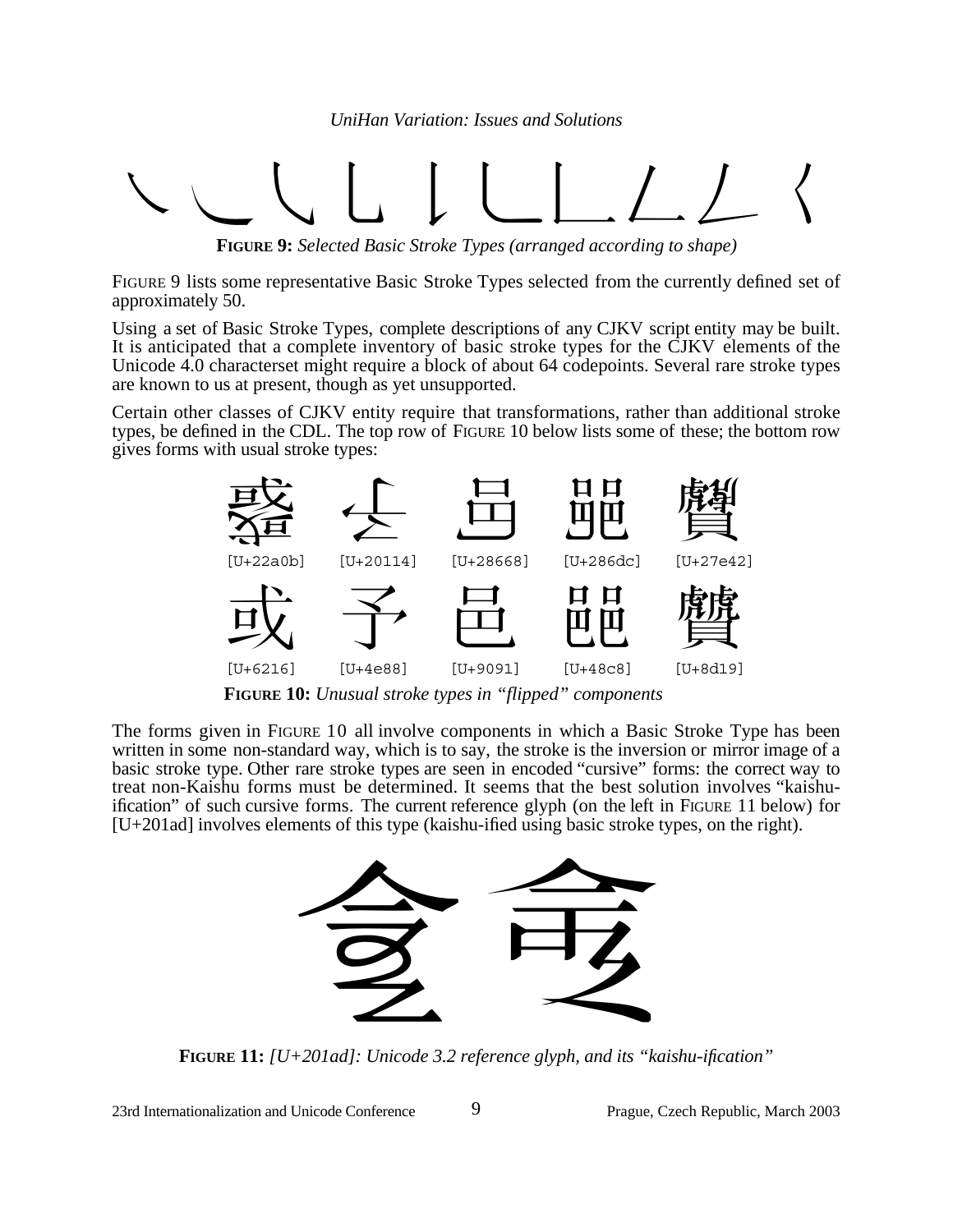

**FIGURE 12:** *CDL for PUA graph [U+e109]*

The CDL description of  $[U+e109]$  (PUA graphical variant of  $[U+6556]$ ; cf. FIGURE 4 above) specifies the components  $[U+571f]$ ,  $[U+65b9]$ , and  $[U+6535]$ , each with the  $(x, y)$  coordinates of its bounding rectangle within the bounding square of the composite character. This description is not self-contained: in order to display the composite character, the language interpreter uses the CDL descriptions of each of the three components. In general, components can be any characters that are themselves defined as sequences of basic strokes and/or simpler components.



**FIGURE 13:** *CDL for BMP graph [U+6556]*

The CDL description of  $[U+6556]$  specifies the first three strokes as basic stroke types, each with the coordinates of its starting and ending points (and possibly stroke modifiers), and then specifies the two components  $[U+4e07]$  and  $[U+6535]$  with their bounding rectangles.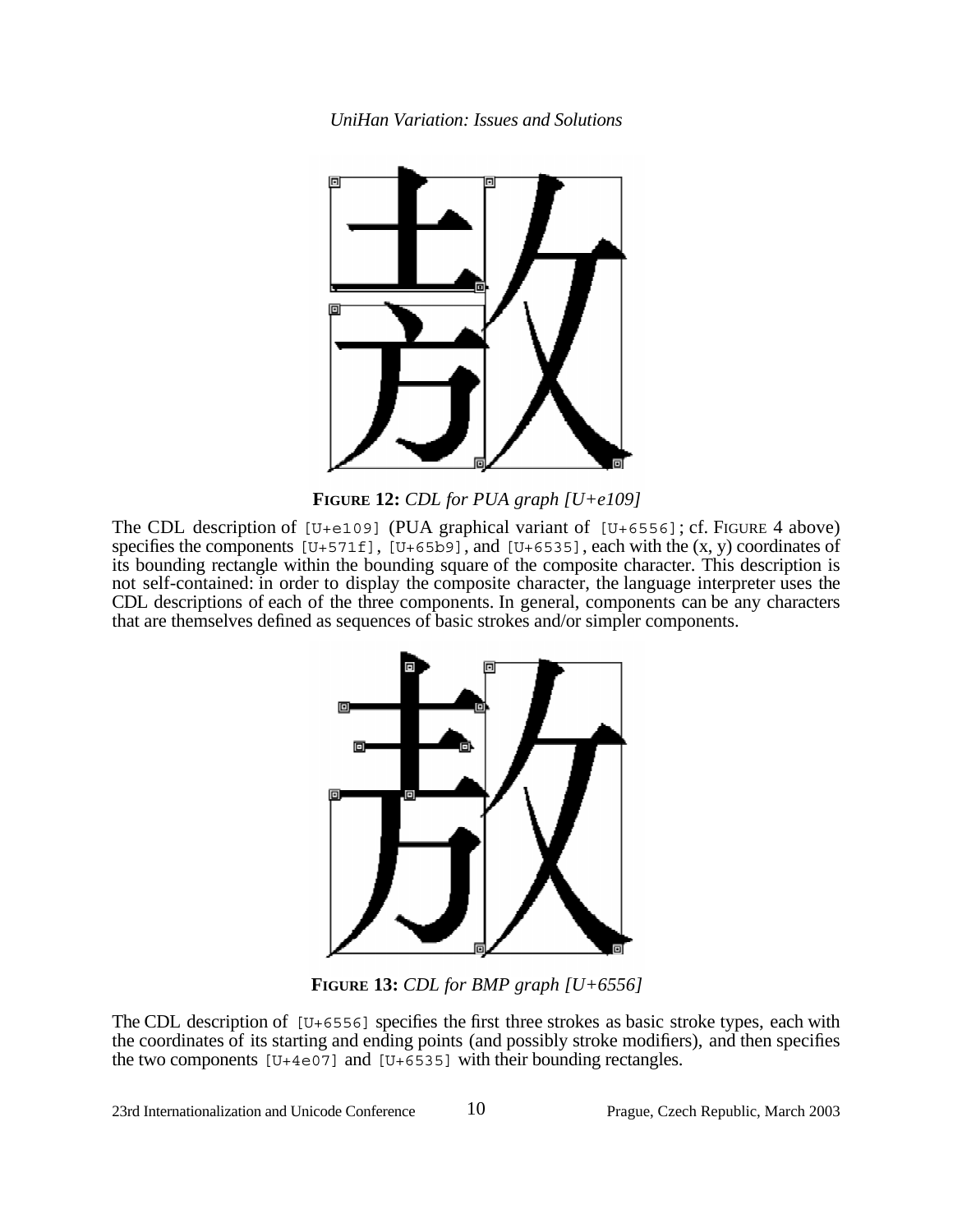# **VARIANT SELECTORS (VS)**

*Unification classes* (as these have been set up for the CJKVUI so far) are simply special cases of *variant classes* (which remain to be established). With unification classes, the variation among the class members has in some regard been deemed irrelevant to encoding, and in effect discarded from standardization (as abandonment of the multi-columnar format for the printing of Ext. B illustrates). As discussed above, there are indeed some reasons to reconsider the ultimate utility of a unification model which does not distinguish basic and non-basic script elements, and which does not standardize (preserve) such information.

In the model which we would put forth for application of variant selectors to CJKV encoding, variant classes would be comprised of all unified (or unifiable) forms involving basic script elements, both encoded and unencoded. That is, unified entities distinguishable in terms of basic script elements (e.g. stroke count) would in effect be disunified employing the variant selector scheme. Script entities suitable for encoding in the VS scheme would be all basic script entities (as these were defined above), both independent and dependent, including contextually dependent (that is, compositionally deformed) forms. It is argued that the distinction between independent and dependent basic script elements is not relevant to encoding. Rather, "graphical component" is defined as follows:

• DEFINITION G: *Graphical Components* are any productive assemblage of basic stroke types, where productivity is gauged in terms of frequency of occurrence. That is, a component is identified in terms of its appearance (as a recurrent pattern of basic stroke types) in two or more non-unified glyphs. A *Graphical Component* may or may not be encoded, depending upon its degree of productivity (or importance, according to some authoritative source). Highly productive or highly salient components should most definitely be encoded immediately. Less productive components may be encoded on an as-needed basis.

In application of this Variant Selector scheme to CJKV script entities, use of VS is completely optional, and so we foresee two kinds of text: text *not* employing variant selectors ("text"); text employing variant selectors ("VS text"). In VS text every basic script entity would be identified in the form

# **[U+X]([U+V])? => <CDL>**

### **FIGURE 14:** *Variant Selector scheme for CJKV script entities*

where " $[U+X]$ " represents a CJKV character codepoint,  $([U+V])$ ? indicates the optional Variant Selector, <CDL> indicates that there is a precise description (stroking instructions) of the entity using the CDL, and "=>" indicates the mapping relation between the variant selector/codepoint pair and the <CDL>. Though the VS is optional, any block of VS text will necessarily include at least one VS. In this scheme, all script entities in VS text are treated as variants. In cases of VS text in which the VS is not used, that is, in cases in which a variant form has not been explicitly chosen, the system would be expected to fall back to some locale-specific default among the variants associated with a particular Unicode Scalar Value.

Why use Variant Selectors at all, rather than simply continue encoding variants? Why not simply develop and maintain variant mappings as needed in Unihan.txt? There are several reasons why VS might be viewed as preferable to simple mapping tables, though we do not believe that VS and